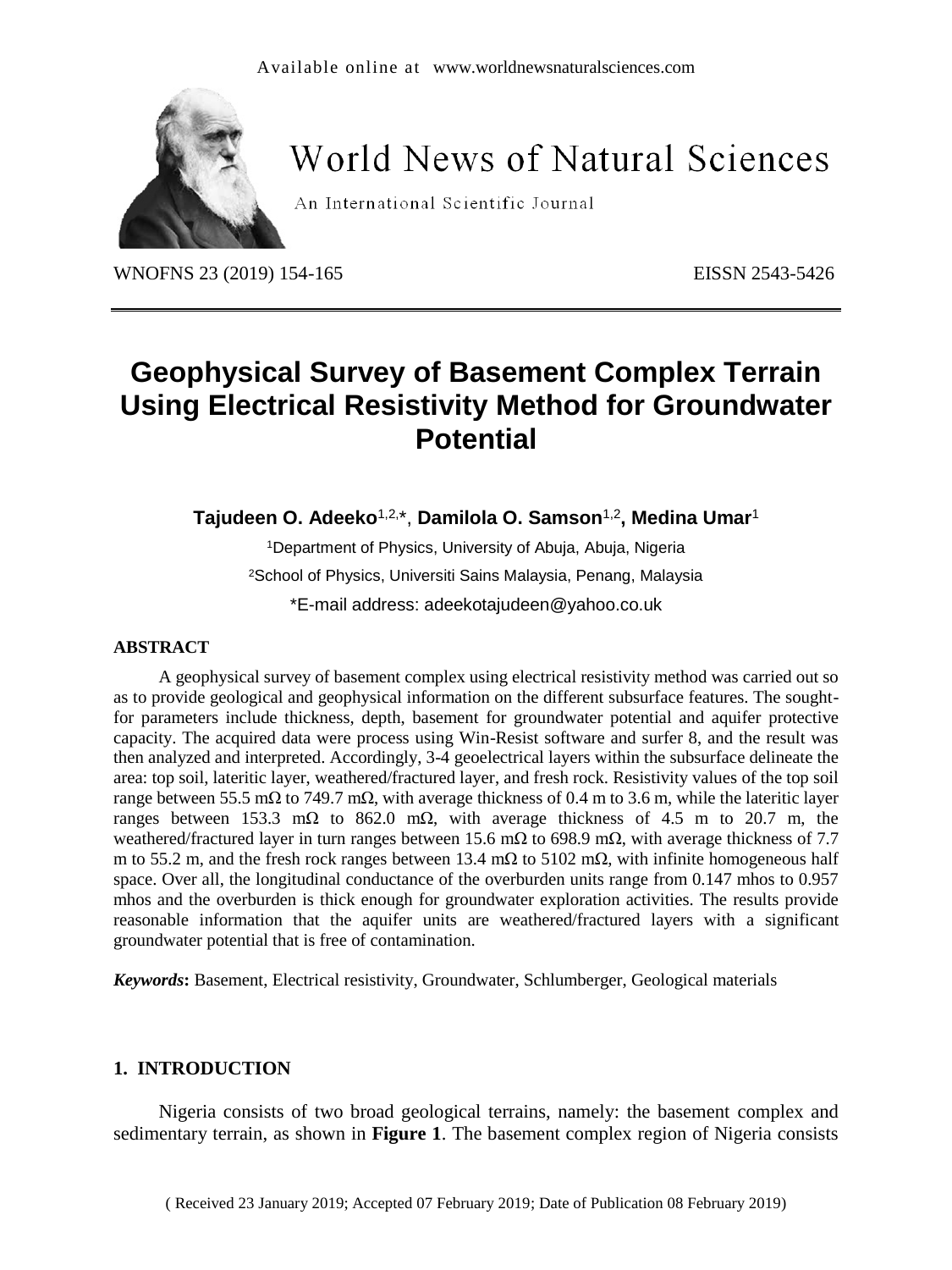of crystalline igneous and metamorphic rocks, these rocks occur either directly exposed or covered by shallow mantle of superficial deposit [1-3]. The basement lies between the West Africa and Congo cartons. The crystalline basement rocks have broadly classified into five major lithological groups [4-6]; these include Magmatic-gneiss complex, Meta sedimentary, and metavolcanic rocks, Charnonkite rocks, Older granite, Unmeta morphosed dolerite dykes. The Sedimentary rocks are found in seven basins, located in the northeast, (Chad basin), northwest (Sokoto basin), Benue Trough, Niger, Anambra, southwest (Dahomey basin), and the Niger Delta [7-10]. There is association between the charnonkites and non-charnonkites granite rocks due to their relations [11-14].



**Figure 1.** Geological map of Nigeria showing the basement complex and the sedimentary terrain [15]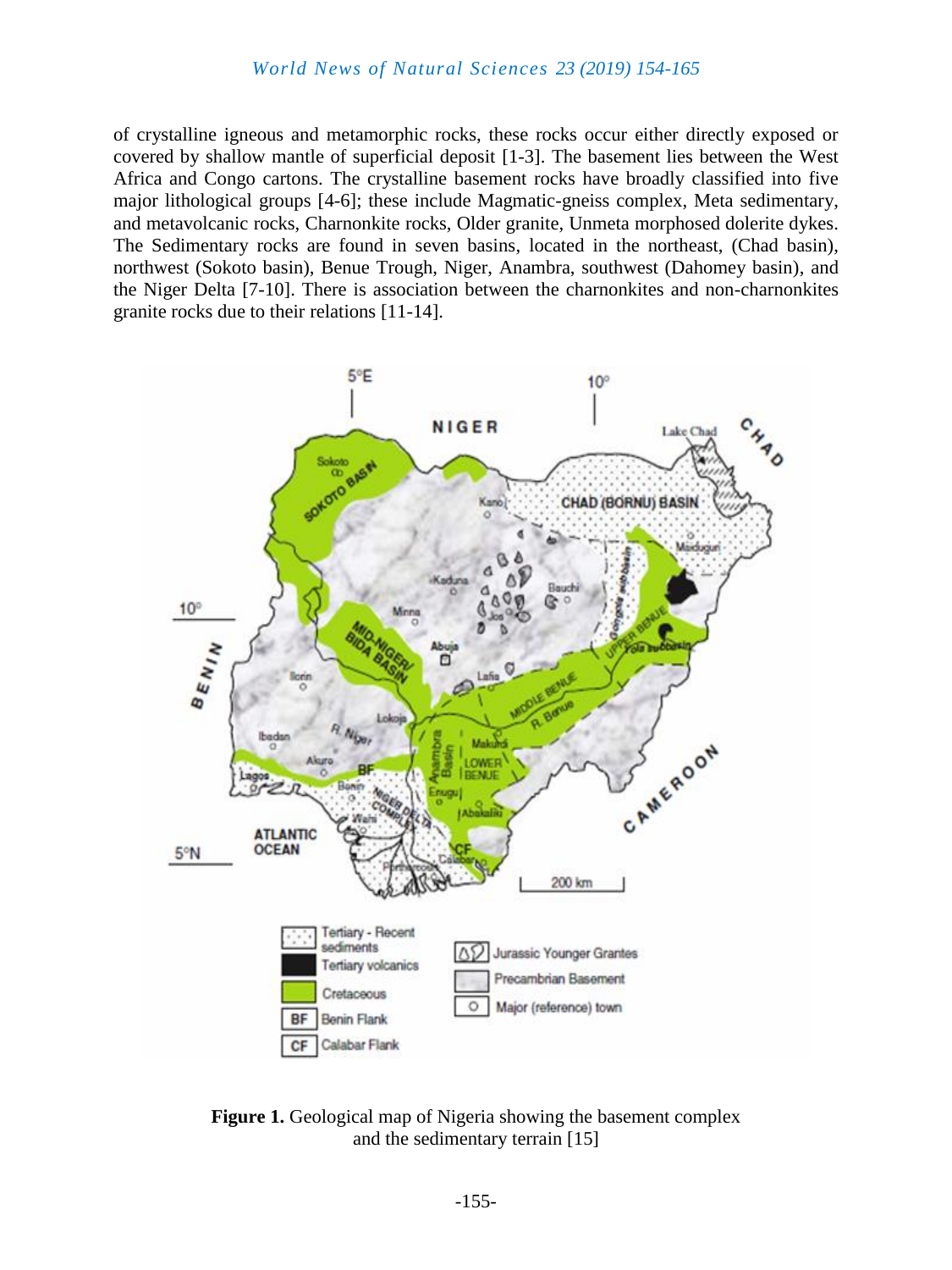The geophysical surveys of the subsurface involve the measurement/establishment of Geoelectric parameters, such as resistivity layer  $(p_a)$ , thickness and depth for each lithologic unit, these Geoelectric parameters then used to describe the hydrological condition of the subsurface, aquifer protective capacity rating and longitudinal conductance as applied in this paper. The study area is Iseyin town in Iseyin area council of Oyo State, the area is underlain Precambrian Basement Complex Rocks (PBCR) of the southwestern Nigeria. The aim of this study is to investigate groundwater potential using electrical resistivity method, due to lack of adequate quality supply of water in the area, and increase in population.

#### **2. SITE DESCRIPTION**

The study area is located at Iseyin Saki road in Iseyin Local Government area of Oyo state. It is located on latitude 7º58'0" North and longitude 3º36'0" East, as shown in **Figure 2**. Iseyin city is also known as Ebedi city which is centrally located with road networks accessible from Ibadan, Oyo, Abeokuta, and Ogbomoso. It is approximately 100 kilometers north of Ibadan. Iseyin is estimated to have a population of 236,000 per a United Nations 2005 estimated; by 2006 Nigeria Census it was 255,619.

The study area was underlained specifically by charkonite. The charkonite consists of quartz, alkalis feldspar, plagioclase, orth pyroxene, chinopyroxene, horriblende biotite and altanite. The charkonite rocks are mainly of magnetic origin and not the result of the high-grade metamorphism in the granitic faces.



**Figure 2.** Map of Oyo State and the study area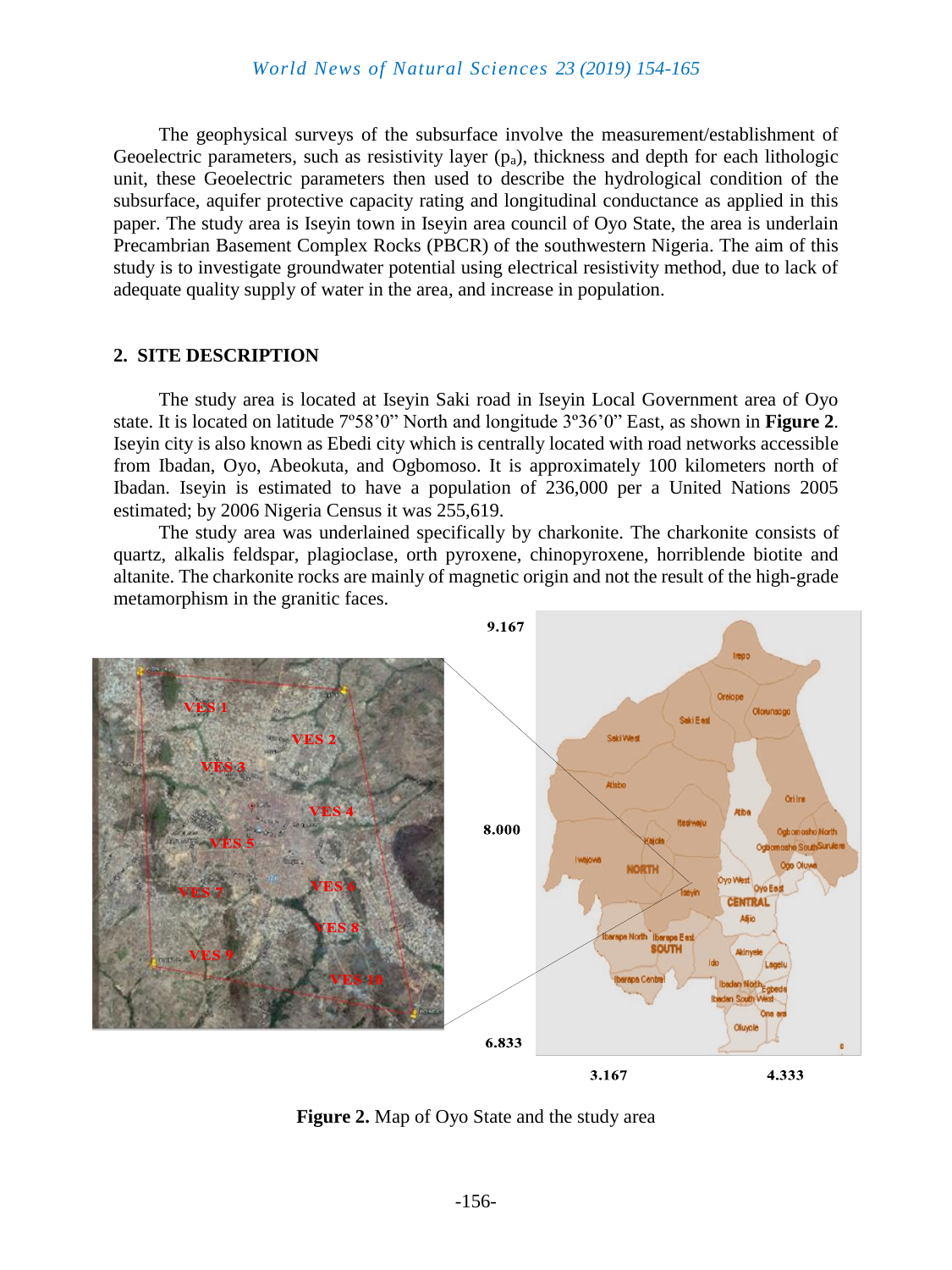### **3. EXPERIMENTS DESIGN**

By proper interpretation of the resistivity data from the field curves so obtained and matching them with standard curves available, it is possible to identify the water bearing formations and accordingly limit the depth of well drilling. The Vertical Electrical Sounding (VES) technique was adopted for the survey, the total number of ten VES, were occupied in the study area using the resistivity meter (RD 50) for measuring electrical resistivity. These soundings were distributed across the study area and the schlumberger array was adopted with the electrode spacing (AB/2) ranging from 1-80 m, 1-100 meter, respectively. In the current study, 10 vertical electrical soundings along with Schlumberger configuration have been used. The technique is good to determine lithology degree saturation and identification of aquifer (**Table 1**).

| <b>Longitudinal conductance</b><br>(mhos) | <b>Aquifer protective capacity rating</b> |
|-------------------------------------------|-------------------------------------------|
| >10                                       | Excellent                                 |
| $5 - 10$                                  | Very good                                 |
| $0.7 - 4.49$                              | Good                                      |
| $0.2 - 3.69$                              | Moderate                                  |
| $0.1 - 0.19$                              | Weak                                      |
| <∩ 1                                      | Poor                                      |

|  | Table 1. Longitudinal conductance and aquifer protective capacity rating [16] |  |  |  |
|--|-------------------------------------------------------------------------------|--|--|--|
|  |                                                                               |  |  |  |

### **4. RESULTS AND DISCUSSION**

The raw data of vertical electrical sounding (VES) were processed by the partial curve matching technique using standard curve and refined through computer iteration to delineate different geoelectric layers in terms of their thickness, depths, and resistivity in order to have better understanding of subsurface lithological characterization (**Table 2**).

| S/N              | <b>Layers</b>    | <b>Resistivity</b> | <b>Thinkness</b> | Depth    | <b>Curve Type</b> | Lithological<br><b>Infered</b> |
|------------------|------------------|--------------------|------------------|----------|-------------------|--------------------------------|
|                  | 1.               | 749.7              | 3.6              | 3.6      |                   | Sandy top soil                 |
| VES <sub>1</sub> | ii.              | 862.0              | 7.9              | 11.5     | K                 | Weathered                      |
|                  | $\cdots$<br>111. | 698.9              | $\infty$         | $\infty$ |                   | <b>Fractured basement</b>      |

**Table 2.** Interpreted VES Results of Iseyin Area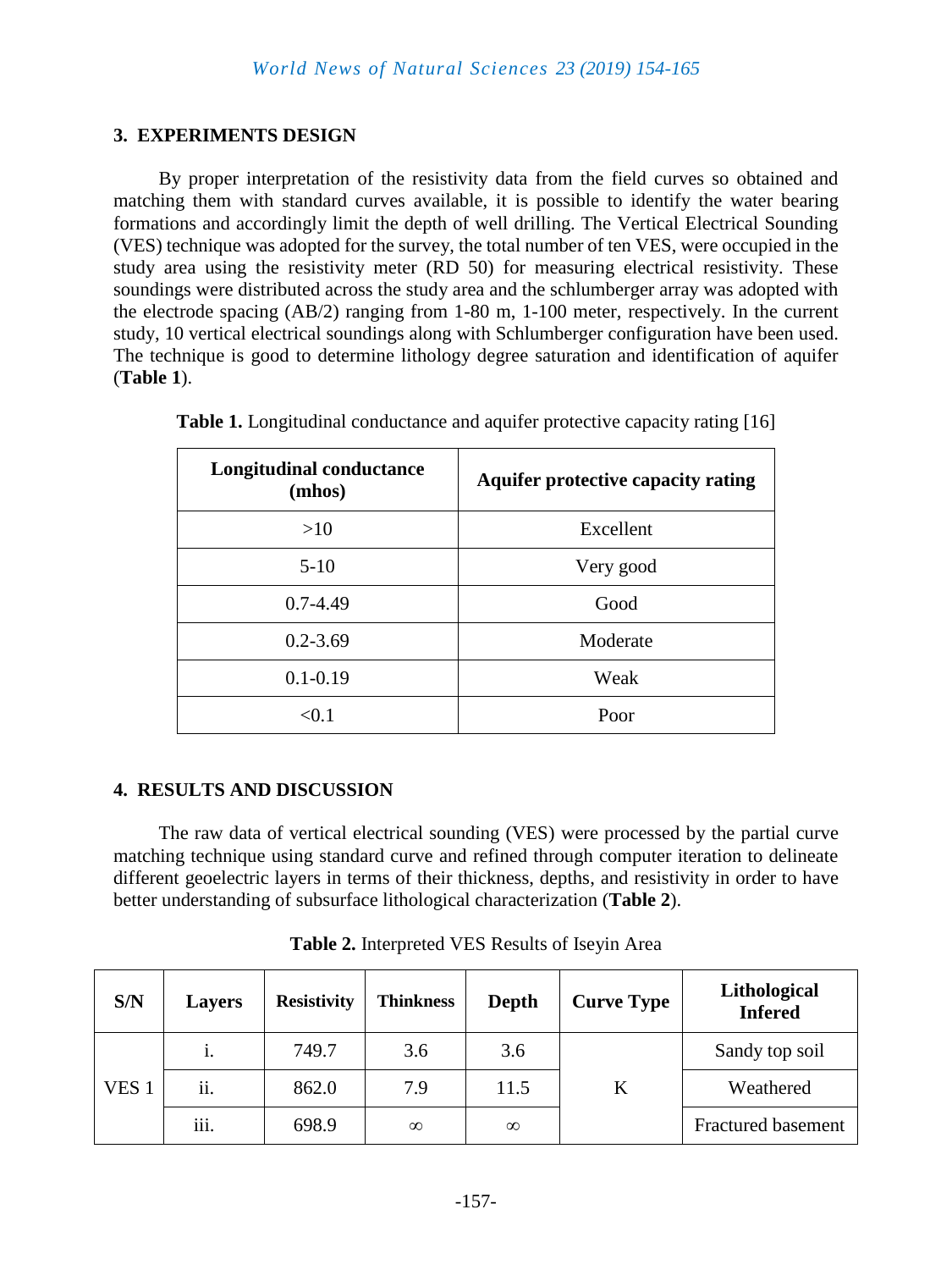|                  | i.           | 43.6  | 1.5      | 1.5      |         | Top soil                  |  |
|------------------|--------------|-------|----------|----------|---------|---------------------------|--|
| VES <sub>2</sub> | ii.          | 153.3 | 10.8     | 12.3     |         | Lateritic                 |  |
|                  | iii.         | 276.2 | 13.1     | 25.4     | AK      | Weathered                 |  |
|                  | iv.          | 13.4  | $\infty$ | $\infty$ |         | <b>Fractured basement</b> |  |
|                  | i.           | 172.3 | 0.4      | 0.4      |         | Top soil                  |  |
|                  | ii.          | 274.3 | 4.5      | 4.9      |         | Lateritic                 |  |
| VES <sub>3</sub> | iii.         | 144.9 | 33.7     | 38.6     | KH      | Weathered                 |  |
|                  | iv.          | 176.4 | $\infty$ | $\infty$ |         | <b>Fractured basement</b> |  |
|                  | i.           | 55.5  | 0.8      | 0.8      |         | Top soil                  |  |
| VES <sub>4</sub> | ii.          | 229.0 | 20.7     | 21.5     | AK      | Lateritic                 |  |
|                  | iii.         | 339.5 | 55.2     | 76.6     |         | Weathered                 |  |
|                  | iv.          | 117.6 | $\infty$ | $\infty$ |         | <b>Fractured basement</b> |  |
| i.               |              | 97.1  | 1.0      | 1.O      |         | Top soil                  |  |
| VES <sub>5</sub> | ii.          | 268.0 | 13.4     | 14.5     | $\bf K$ | Weathered                 |  |
|                  | iii.         | 199.4 | $\infty$ | $\infty$ |         | <b>Fractured Basement</b> |  |
|                  | i.           | 127.7 | 1.4      | 1.4      |         | Top soil                  |  |
| VES <sub>6</sub> | ii.          | 249.2 | 14.3     | 15.7     | K       | Weathered                 |  |
|                  | iii.         | 100.8 | $\infty$ | $\infty$ |         | Fractured basement        |  |
|                  | i.           | 183.0 | 0.5      | 0.5      |         | Top soil                  |  |
| VES <sub>7</sub> | ii.          | 599.1 | 11.5     | 12.0     | $\bf K$ | Weathered                 |  |
|                  | iii.         | 119.5 | $\infty$ | $\infty$ |         | Fractured basement        |  |
|                  | i.           | 72.7  | 3.1      | 3.1      |         | Top soil                  |  |
| VES <sub>8</sub> | ii.          | 702.1 | 8.0      | 11.1     | $\bf K$ | <b>Basement</b>           |  |
|                  | iii.         | 15.6  | $\infty$ | $\infty$ |         | Fracture basement         |  |
|                  | $\mathbf{i}$ | 597.8 | 0.9      | 0.9      |         | Top soil                  |  |
| VES <sub>9</sub> | ii           | 384.9 | 12.2     | 13.1     | QH      | Lateritic                 |  |
|                  | iii          | 174.5 | 7.7      | 20.8     |         | Weathered                 |  |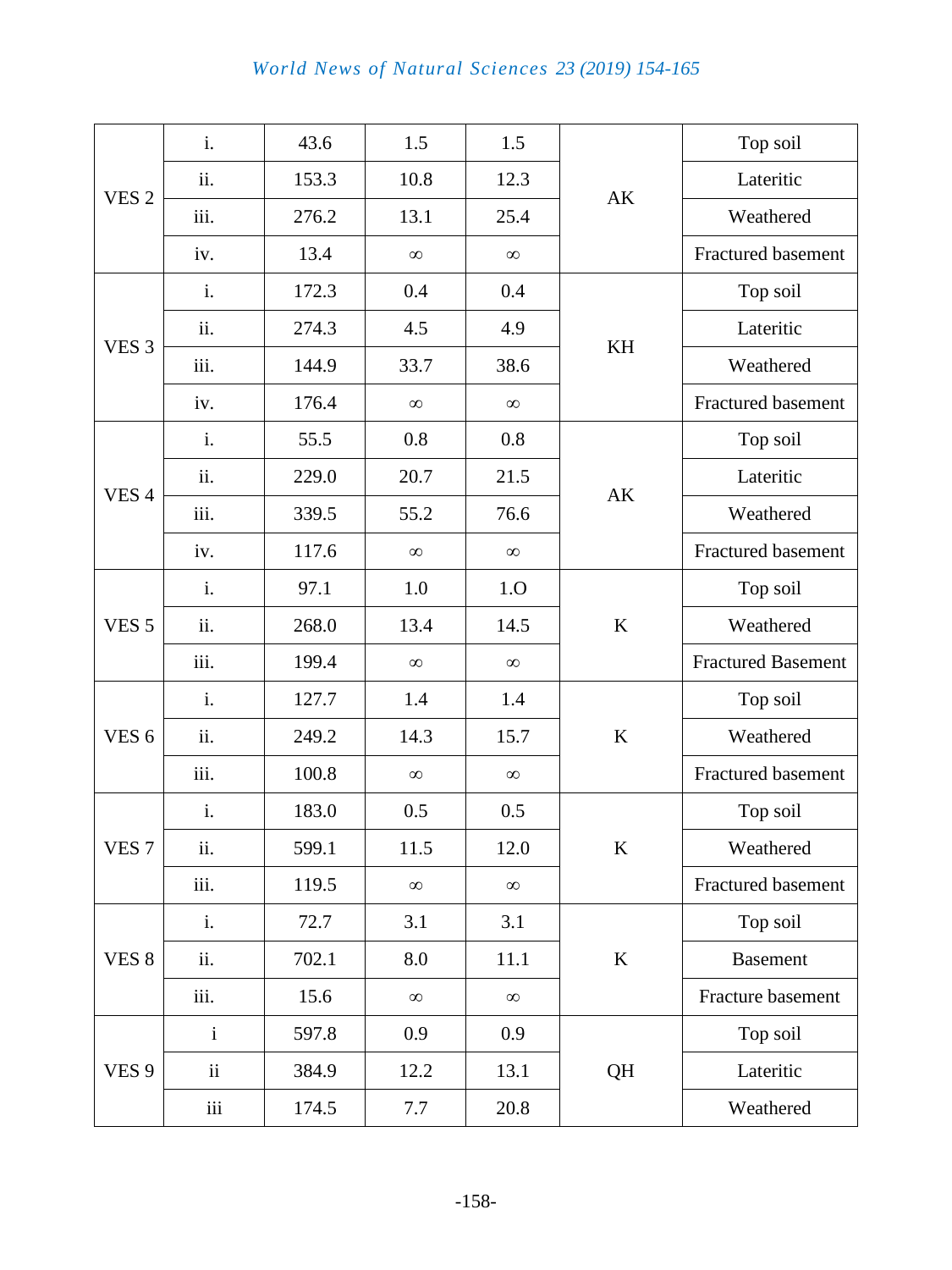|     | iv.                 | 5102.0 | $\infty$ | $\infty$ |           | Fresh basement            |
|-----|---------------------|--------|----------|----------|-----------|---------------------------|
| VES |                     | 67.3   | 1.5      | 1.5      |           | Top soil                  |
|     | $\ddot{\mathbf{i}}$ | 181.1  | 6.2      | 7.7      |           | Lateritic                 |
| 10  | iii                 | 161.9  | 4.6      | 12.3     | <b>KQ</b> | Weathered                 |
|     | 1V                  | 59.6   | $\infty$ | $\infty$ |           | <b>Fractured basement</b> |

**Table 3.** Longitudinal conductance of the study area

| <b>VES</b>                            | ∍ | 3                                                                                       | 4 |  |  |       |
|---------------------------------------|---|-----------------------------------------------------------------------------------------|---|--|--|-------|
| Longitudinal<br>conductance<br>(mhos) |   | $0.561$   $0.837$   $0.098$   $0.487$   $0.147$   $0.602$   $0.667$   $0.957$   $0.859$ |   |  |  | 0.491 |



**Figure 3.** Isoresistivity of the top layer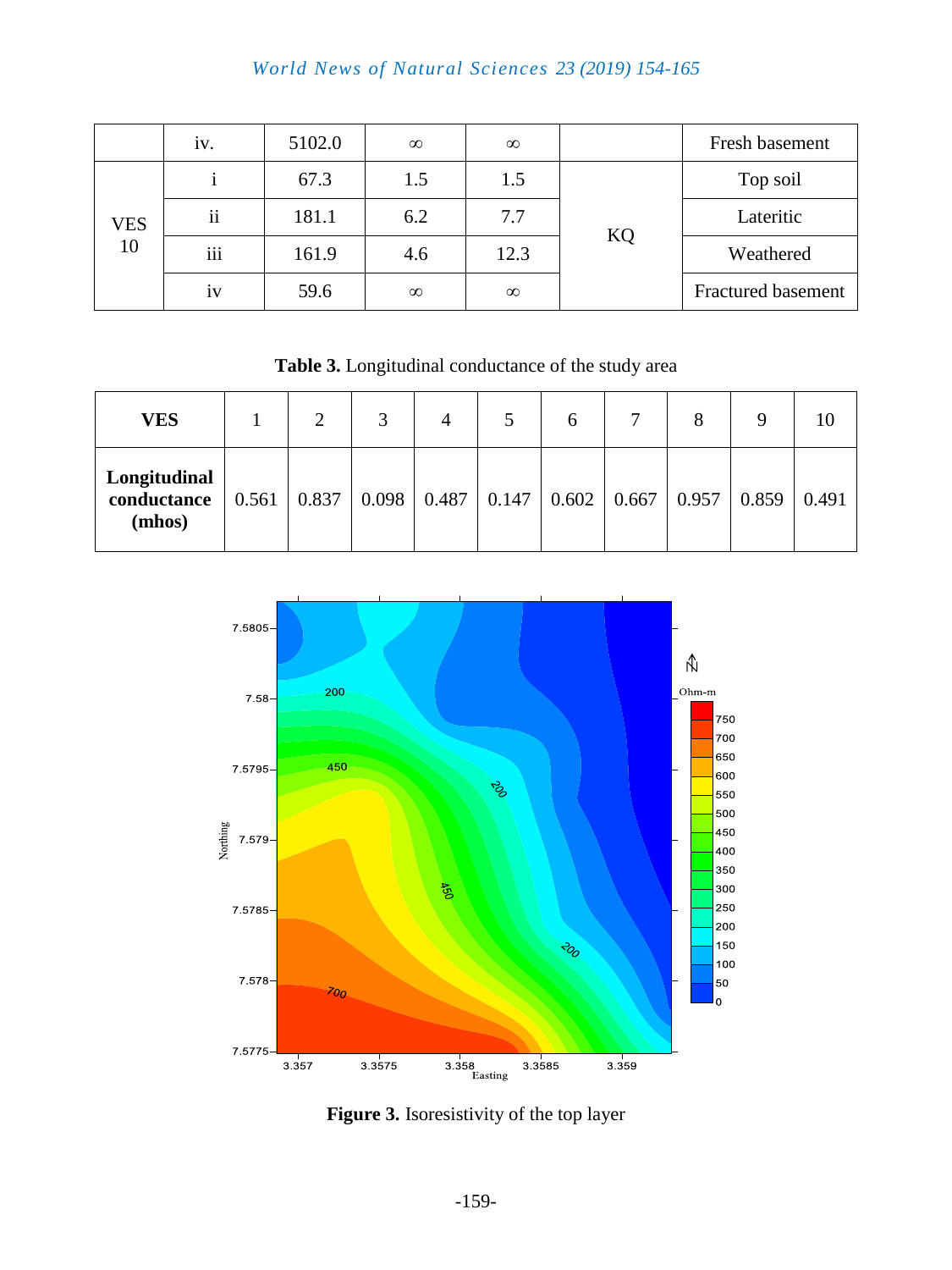





**Figure 5.** Isoresistivity of weathered/fractured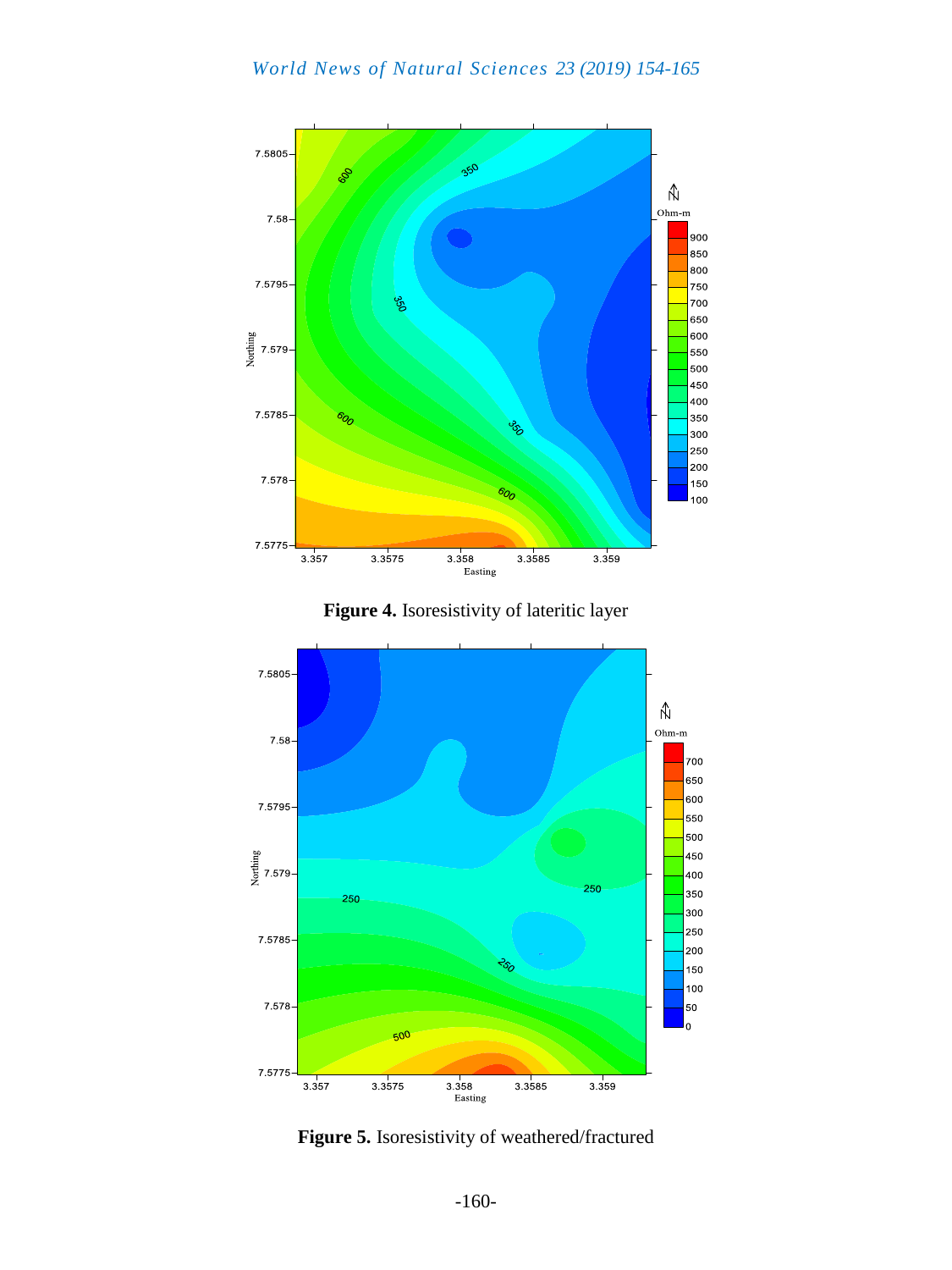

**Figure 6.** Isopach of the weather/fractured layer



**Figure 7. 3**D Wireframe map of the weather thickness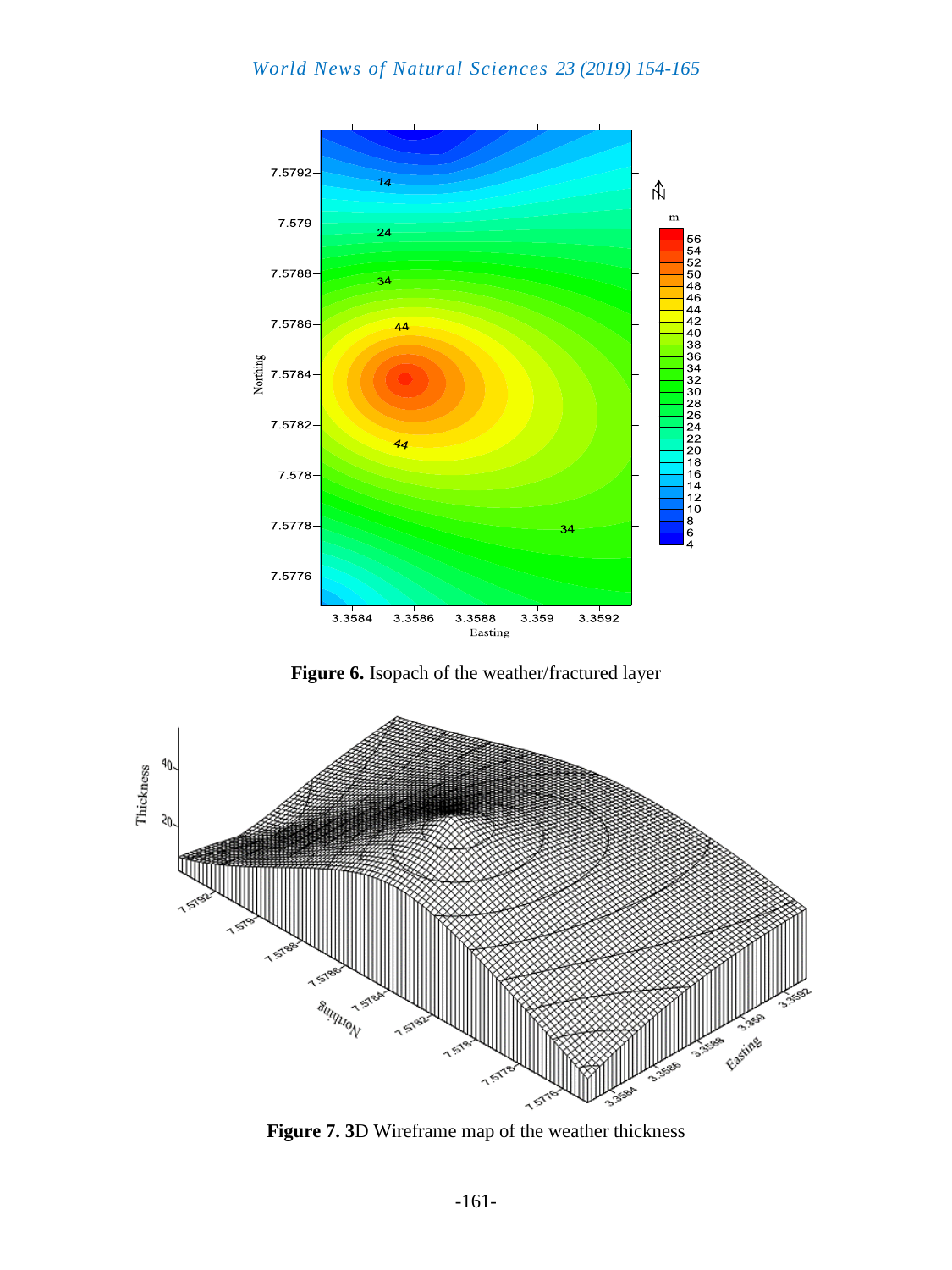

**Figure 8.** Longitudinal conductance variation in the study area

The software used in process the raw data works in a way that it merges close layers of slightly different resistivity to minimized detecting layers (**Figures 3** through **8**). The curves show 3-4 layers earth models, as revealed in Table 2. The three layers curve, characterized by K type curve which is the predominant curve type in the study area with 50% which can be found VES 1, VES 5, VES 6, VES 7, and VES 8. The four layers shows AK, QH, KQ, and KH curve types, the AK curve type was found in VES 2 and VES 4 with 20% of the survey, QH curve type was located VES 9 with 10% of the survey, KQ curve type was revealed in VES 10 with 10% and KH curve type was indicated in VES 3 with 10% of the study area. The observed geoelectric sections include the top soil, lateritic layer, weathered/fractured layer and fresh basement. The first geoelectric layer, topsoil which is thin, low resistive layer, with resistivity between 55.5 mΩ to 749.7 mΩ, difference in the values of resistivity was due to the variation in the amount of organic content; thickness of topsoil ranges from 0.4 m to 3.6 m with a depth of 0.4 m to 3.6 m. Lateritic layer with resistivity ranges from 153.3 m $\Omega$  to 862.0 m $\Omega$ , the thickness of this layer varies between 4.5 m to 20.7 m, with a depth ranges from 4.9 m to 21.5 m. The weathered/fractured layer is a resistive wet layer with resistivity values ranges between 15.6 mΩ to 698.9 mΩ, with a thickness of 4.6 m to 55.2 m at depth ranges from 12.3 m to 76.6 m. Fresh basement rock is characterized by high resistivity values which exceed 1000 mΩ with an infinite homogeneous half space. It is deduced that the thickness of aquifer varies from place to place; the thickness of aquifer materials is more than 22 m.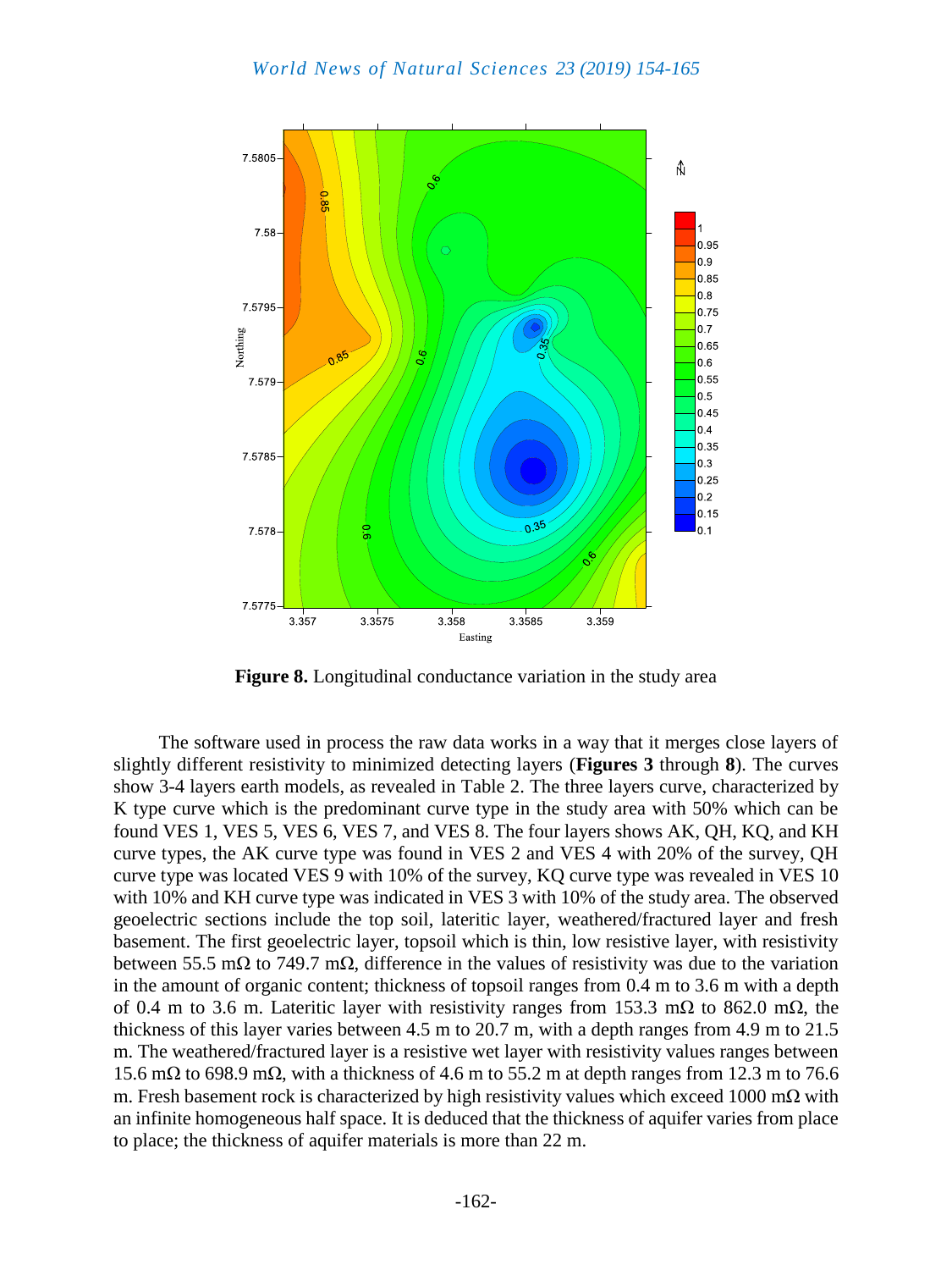The potential aquifer is confined to weathered/fractured; Precambrian Basement Complex Rocks (PBCR) of the southwestern Nigeria has been revealed in this study. The fresh basement depth within the study area is 6 m to 54 m (**Figure 7**). The depth of fresh bedrock is greater than 22 m which is mostly observed within the study area. Several studies agree that weathered and fractured layer constitute the aquifer of basement area, such as [17-20]. The aquifer protective capacity rating model, after [16], as shown in Table 1, was used to classify the aquifer protective capacity of the study area, as in **Table 3**; Table 3 shows the aquifer protective capacity of the study area and there are four distinct zones which are poor, weak, moderate, and good, according to the number of each point. VES 3 has poor aquifer protective capacity rating with 10%, VES 5 has weak aquifer protective capacity rating with 10%, VES 1, 4, 6, 7, 10 have moderate aquifer capacity rating with 50% and VES 2, 8, 9 have good aquifer protective capacity rating with 30% of the study area. **Figure 8** reveals that 80% of the areas are covered by moderate and good aquifer protective capacity zone which are safe of contamination, and 20% of the area are covered by poor and weak aquifer protective capacity zone, which are exposed to the surface contamination.

### **4. 1. Isoresistivity Map of Topsoil**

Isoresistivity map (**Figure 3**) shows the values of resistivity between 1 mΩ to 750 mΩ, the southwest part shows a resistivity values between 500 m $\Omega$  to 750 m $\Omega$ , and the part of north, eastern part shows the resistivity values ranging from 1 m $\Omega$  to 100 m $\Omega$ .

#### **4. 2. Isoresistivity Map of Lateritic Layer**

The isoresistivity map (**Figure 4**) shows that the southwest part has the resistivity values between 650 mΩ to 900 mΩ, and the eastern part has resistivity values between 100 mΩ and 250 mΩ.

### **4. 3. Isopach and Isoresistivity of Basement/Fractured Layer**

The isopach map of the weathered/fractured layer, is corresponding to layer-3, i.e. third layer and it ranges from 4 m to 56 m; the thickness is good for groundwater accumulation, especially in the area where the thickness is above 20 m, as shown in **Figure 6**. It shows that the overburden covering the fresh rock is thick enough to accommodate much water for groundwater exploration. The isoresistivity map (**Figure 5**) shows that the southern part has resistivity values between 250 mΩ to 700 mΩ, and the remaining parts have the resistivity values between 1 m $\Omega$  and 250 m $\Omega$ .

### **5. CONCLUSIONS**

Resistivity data are analyzed with both, expected qualitatively and quantitatively, the result showing the importance of electrical resistivity technique to determine depth, thickness, groundwater potential zone and aquifer protective capacity; interpretation of the vertical electrical sounding data resulted in the delineation of 3-4 layers within the subsurface of the study area, and this includes the top soil, lateritic layer, weathered/fractured layer, and fresh rock. The overburden thickness and aquifer resistivity value obtained from electrical resistivity VES point shows that the area have moderate groundwater potential, and any drilled location,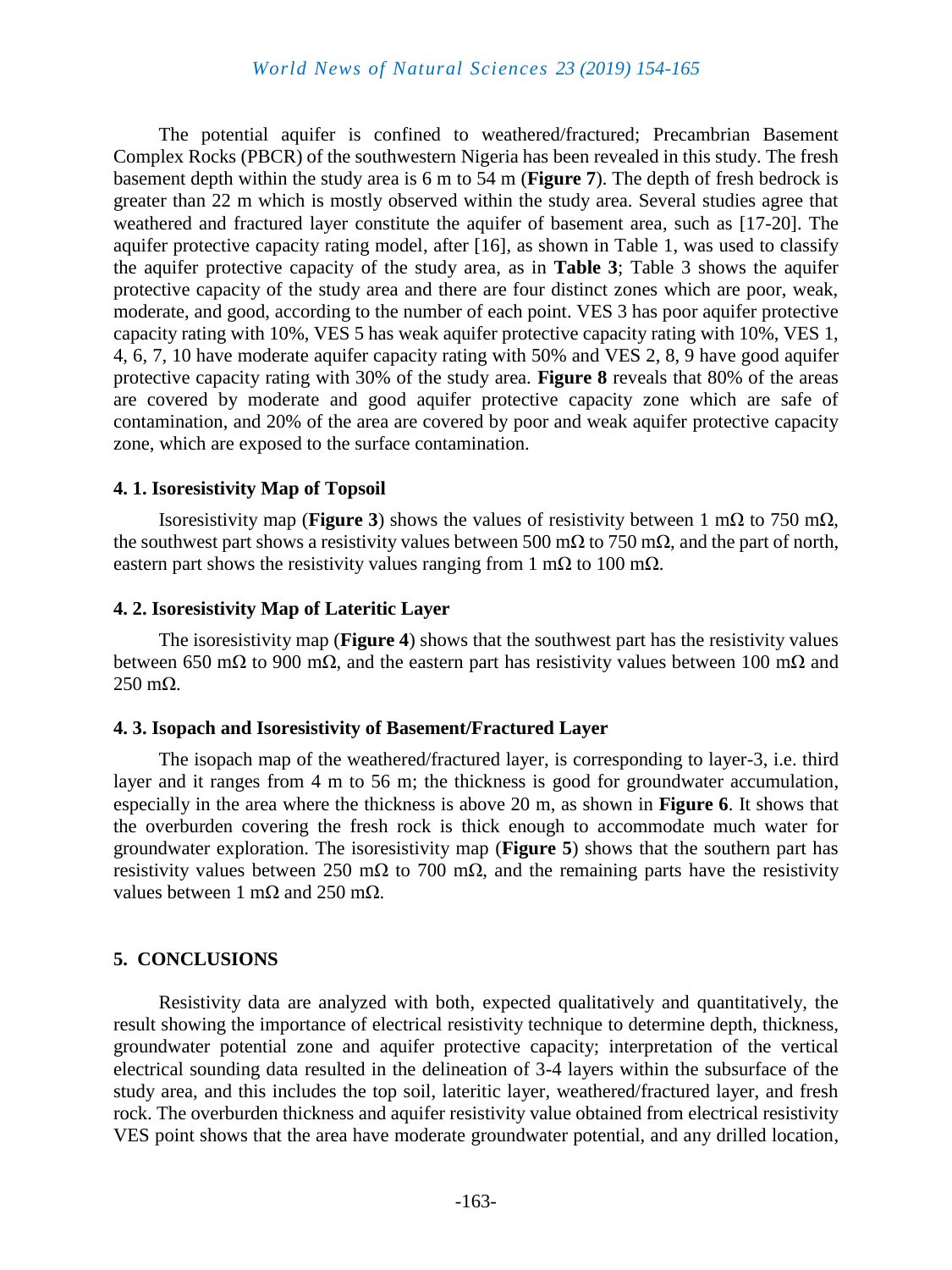here will yield a high groundwater potential. The aquifer protective capacity reveals four distinct zones: poor, weak, moderate, and good; 20% of the study area was unsafe of surface contamination, and 80% of the study area was safe of contamination. Furthermore, other geophysical method, such as seismic refraction and magnetic, etc., can be integrated with electrical resistivity method in the future research work in the study area, in order to get better view and effectively delineate the subsurface lithological characterization.

#### **Acknowledgment**

The authors acknowledge University of Abuja, Physics Department, and the survey section of Iseyin Local Government Area, Oyo State, for their support during the data collection.

### **References**

- [1] Zohdy A.A.R., The Auxiliarry Point Method of Electrical Sounding Interpretation, and its Relationship to the Dar zarrouk Parameters. *Geophysics* 3(4) (1965) 644-650
- [2] Adeeko T.O. and Ojo E.O., Underground Water Distribution System in Gwagwalada Area Council Abuja, Nigeria, using Resistivity Geophysical Method. *International Journal of Scientific Research in Agricultural Sciences* 2(4) (2015) 097-104. doi.org/10.12983/ijsras-2015-p0097-0104
- [3] Maiti S., Gupta G., Erram V.C., and Tiwari R.K., Inversion of Schlumberger resistivity sounding data from the critically dynamic Koyna region using the Hybrid Monte Carlobased neural network approach. *Nonlinear Processes in Geophysics* 18 (2011) 179–192. doi:10.5194/npg-18-179-2011
- [4] Mohamaden M.I.I., Delineating groundwater aquifer and subsurface structures by using geoelectrical data: Case study (Dakhla Oasis, Egypt). *NRIAG Journal of Astronomy and Geophysics* 5 (2016) 247–253. doi.org/10.1016/j.nrjag.2016.05.001
- [5] Maiti S., Gupta G., Erram V.C., and Tiwari R.K., Delineation of shallow resistivity structure around Malvan, Konkan region, Maharashtra by neural network inversion using vertical electrical sounding measurements. *Environmental Earth Sciences* 68 (2013) 779–794. doi 10.1007/s12665-012-1779-8
- [6] Omusuyi G.O., Adeyemo A., and Adegoke A.O., Investigation of Groundwater Prospect Using Electromagnetic and Geoelectric Sounding at Afunbiowo, near Akure, Southwestern Nigeria. *The Pacific Journal of Science and Technology* 8(2) (2007) 172- 182
- [7] Sultan S.A., Essa K.S.A.T., Khalil M.H., El-Nahry A.E.H., and Galal A.N.H., Evaluation of groundwater potentiality survey in south Ataqa-northwestern part of Gulf of Suez by using resistivity data and site-selection modeling. *NRIAG Journal of Astronomy and Geophysics* 6(1) (2017) 230-243. doi.org/10.1016/j.nrjag.2017.02.002
- [8] Adeeko T.O. and Muhammad H., A Geophysical Survey Involving Twelve Vertical Electrical Sounding (VES), Lokoja Area Council Kogi State. *International Journal of Scientific Research in Environmental Sciences* 3(7) (2015) 0256-0265. doi.org/10.12983/ijsres-2015-p0256-0265